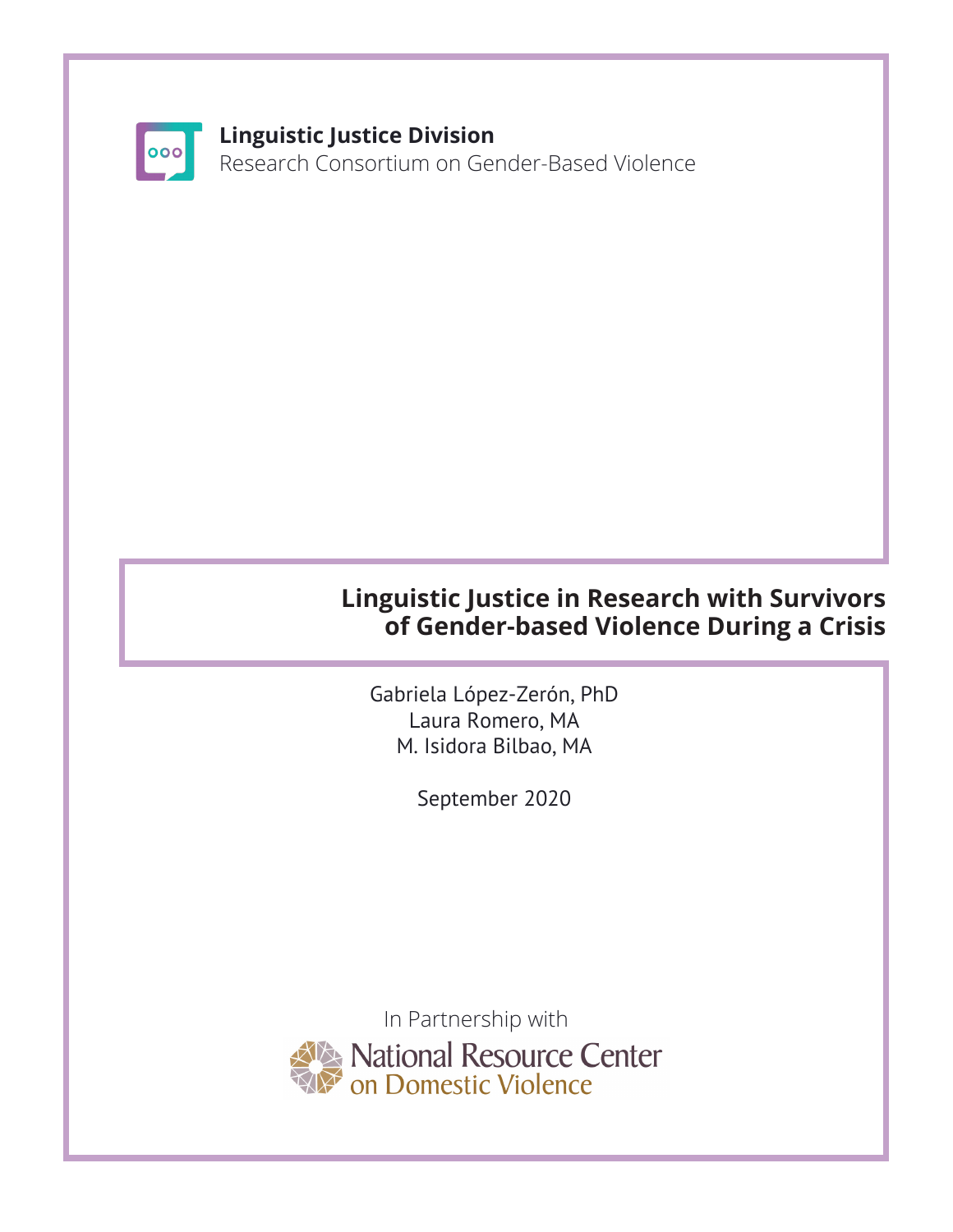# Research During a Crisis

#### **Overview**

*In this document, you will find a) an explanation of the term 'crisis', b) a brief overview of linguistic justice principles during a time of crisis, and c) a list of general considerations for research studies with multilingual and multicultural survivors of gender-based violence in a crisis.* 

## **What constitutes a 'crisis'?**

While direct services providers might commonly consider a crisis as something that happens to an individual or a family, in this document we refer to a crisis as something that impacts communities, such as an attack, a natural disaster, or a pandemic. In these cases, a crisis can be understood as a major disruption of everyday life, particularly if it affects a large(r) community. Federici and O'Brien (2020) suggests that what sets apart a disaster from a crisis is not only the duration of the event but its aftermath, which triggers 'cascading effects' immediately and over time. In times of crisis, researchers must be prepared to shift procedures and anticipate long term consequences.

## **Linguistic Justice in Times of Crisis**

Access to a preferred method of communication (i.e., preferred spoken language, sign language, other non-verbal ways to communicate) is one of the main concerns for survivors of gender-based violence as they seek services or engage in research or evaluation studies. A crisis inevitably increases individual levels of stress and anxiety; therefore, ensuring language justice practices in ongoing and new studies with multilingual and multicultural survivors is critical.

Additionally, it is important to consider the wide range of reactions survivors may have in response to a period of crisis. Integrating a trauma-informed approach to research with survivors is essential, particularly in the midst of a crisis. For instance, researchers must consider shifts in safety needs, communication preferences, including language preferences. Some participants might no longer prefer to communicate in their first language or may choose solely to communicate in it, depending on whether the language triggers traumatic memories or an increased sense of safety (Rodríguez & Guarnaccia, 1996).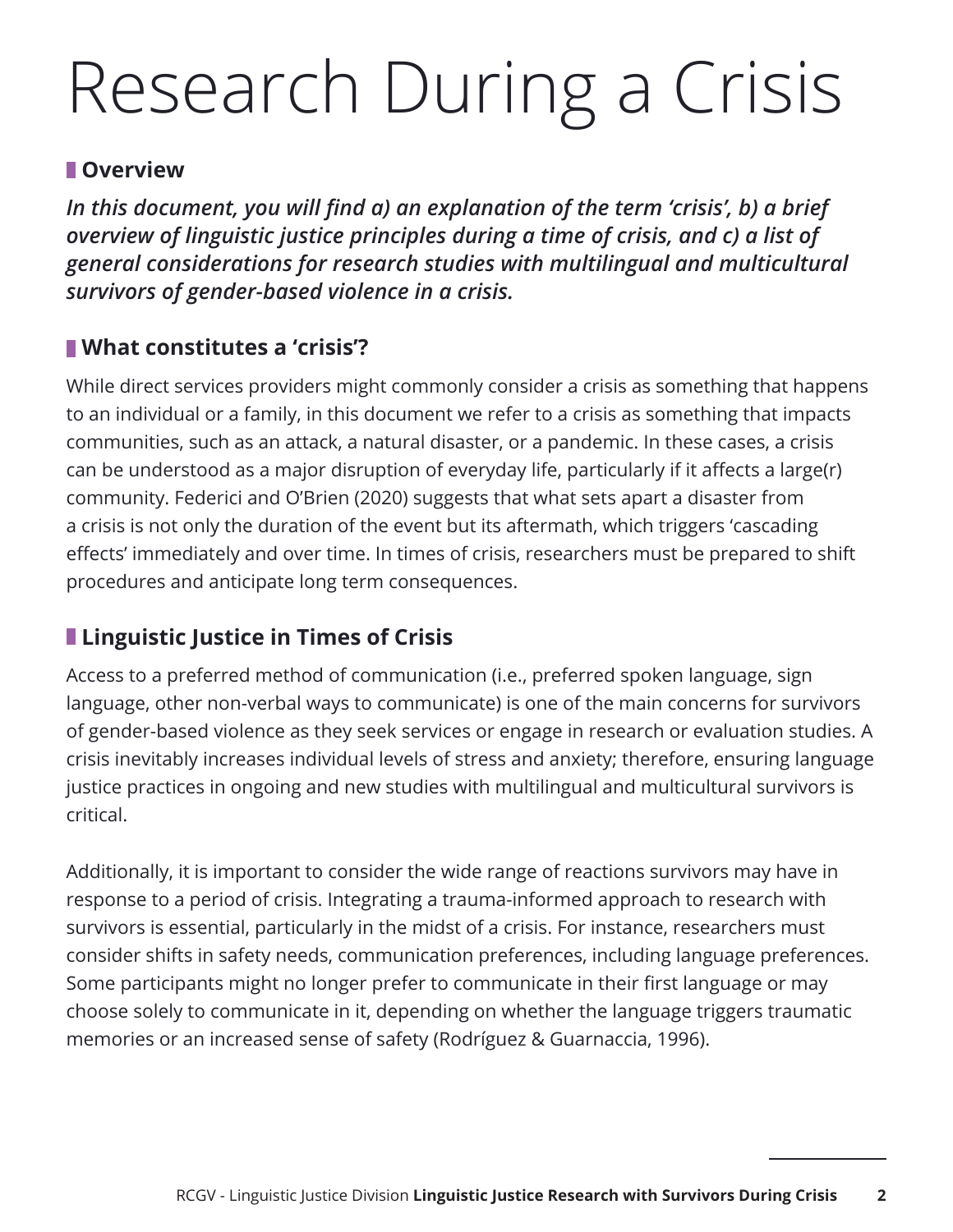## **Key Considerations in Times of Crisis**

The following are some of the issues to consider when conducting research with survivors of gender-based violence. They are not intended to only address the needs of multilingual and multicultural survivors, rather they highlight some of the issues that might arise when conducting research with survivors, including important language justice considerations.

1. *Safety: Consider whether data collection staff and research participants are safe*. The most important consideration in a crisis when conducting research with survivors of gender-based violence is safety. Consider whether survivors are safe to continue their participation in the study. Additionally, consider whether contacting them puts them at any risk and what are some strategies that could be implemented to prevent putting survivors at risk.

2. *Incentives: Consider the importance of being as flexible as possible.* When offering incentives to participants as compensation for their time and expertise, it is important to provide as many options as possible to ensure that incentives are convenient for survivors. For instance, consider sending cash electronically (Venmo, CashApp, Zelle, etc.) rather than a gift card, in case that is more convenient for survivors. Regardless of the type of incentive, safety precautions must be in place. Additionally, researchers must ensure that incentives are not coercive. In a crisis, a monetary incentive might compel participants to risk their safety. These issues must be assessed on a case-by-case basis to ensure safety and, if necessary, consider rescheduling or skipping collecting data during the period of crisis.

3. *Access to Materials: Consider what resources survivors might need to make the interview process more comfortable.* If interviews with survivors were intended to be done in person, that might no longer be possible during a crisis. If that is the case, consider what resources survivors might need to make the interview process more comfortable. For instance, sending response cards in the mail or via email before the interview might help the flow of the interview. Additionally, assess whether participants have a reliable phone for the call. Finally, consider whether mailing earbuds before the call might increase survivor comfort and safety during the interview.

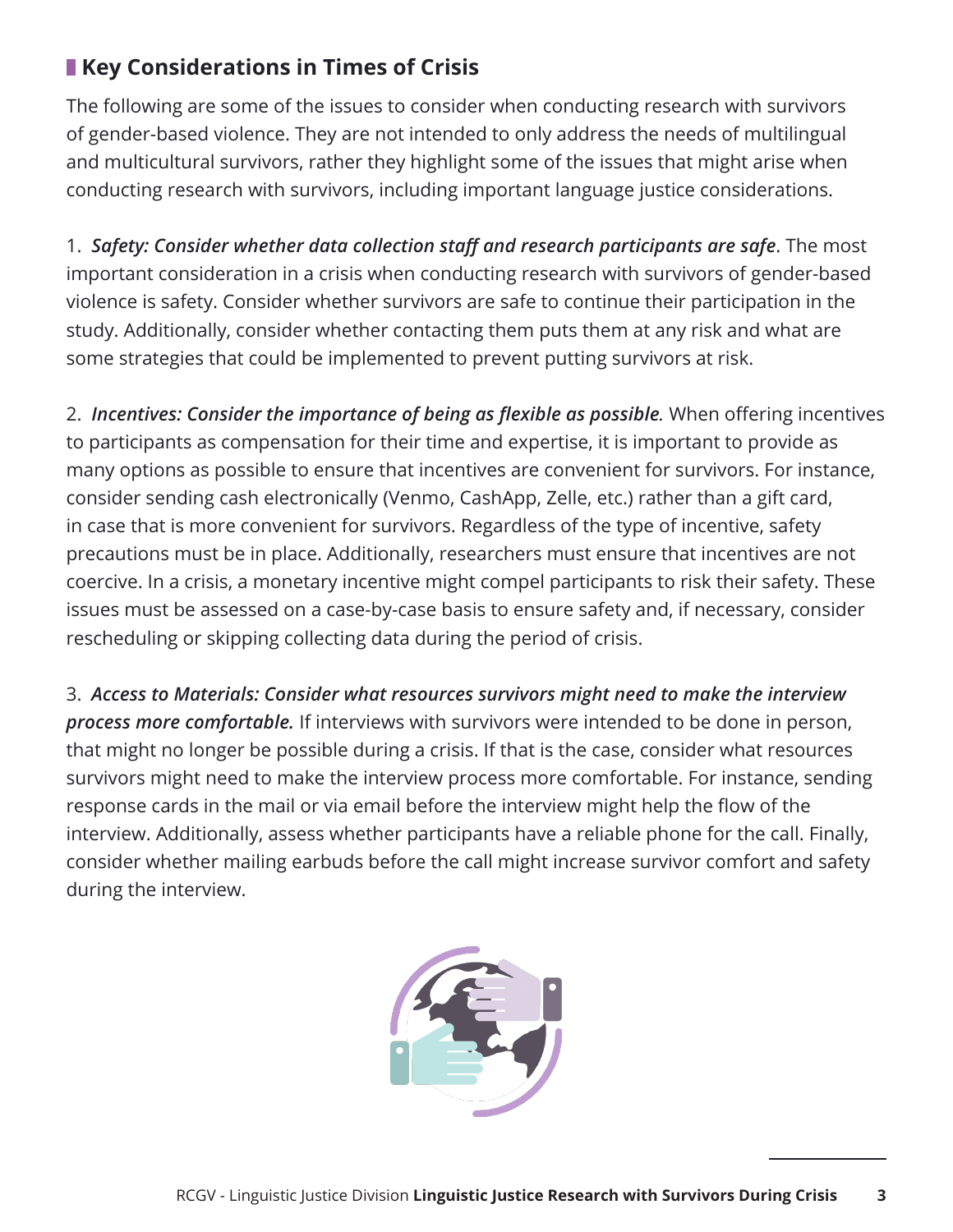4. *Research Materials and Procedures: Consider tailoring data collection procedures to adequately respond to a crisis.* Researchers may have to tailor data collection procedures to adequately respond to a crisis. Flexibility and creativity are essential. For example, in person interviews might have to become phone or video interviews, longer interviews might have to be split into shorter interview segments or in-depth interviews might have to become a hybrid initial online survey followed by a phone interview. All of these adjustments may require additional translation and/or interpretation services when working with multilingual and multicultural survivors. Therefore, timelines might need to be amended as it is likely that the data collection process will take longer than initially expected during a period of crisis.

5. *Privacy: Consider limitations to privacy when conducting interviews remotely.* It is important to take measures to protect participant's privacy and confidentiality when doing phone interviews. This is particularly critical when conducting sensitive phone interviews with survivors. Consider discussing with survivors how to best work together to protect their privacy and ensure that no one else can listen to their answers to interview questions. Additionally, it is important to check in periodically during the interview to ensure that participants are still feeling comfortable and safe to continue with the interview and that there is still no one else who could be listening to the interview.

6. *Interpretation: Consider additional planning to meet interpretation needs.* Securing qualified, experienced, and highly trained interpreters during a crisis might require additional resources. In the US, services such as **Convo** can be used in order to communicate with Deaf and Hard of Hearing participants, and in the case of other languages, trained remote interpreters might be able to join via telephone and/or other online platforms (e.g., Zoom, Skype, Facetime).

There may be other issues to consider when conducting research with survivors of gender-based violence during a crisis depending on the study, population, and contextual circumstances. In all of these instances, it is important to remain as flexible and creative as possible when responding to issues. Further, after implementing some general guidelines, it may be ideal to address individual issues as they come up to ensure that researchers are being as responsive as possible with a clear focus on survivors' safety and wellbeing.